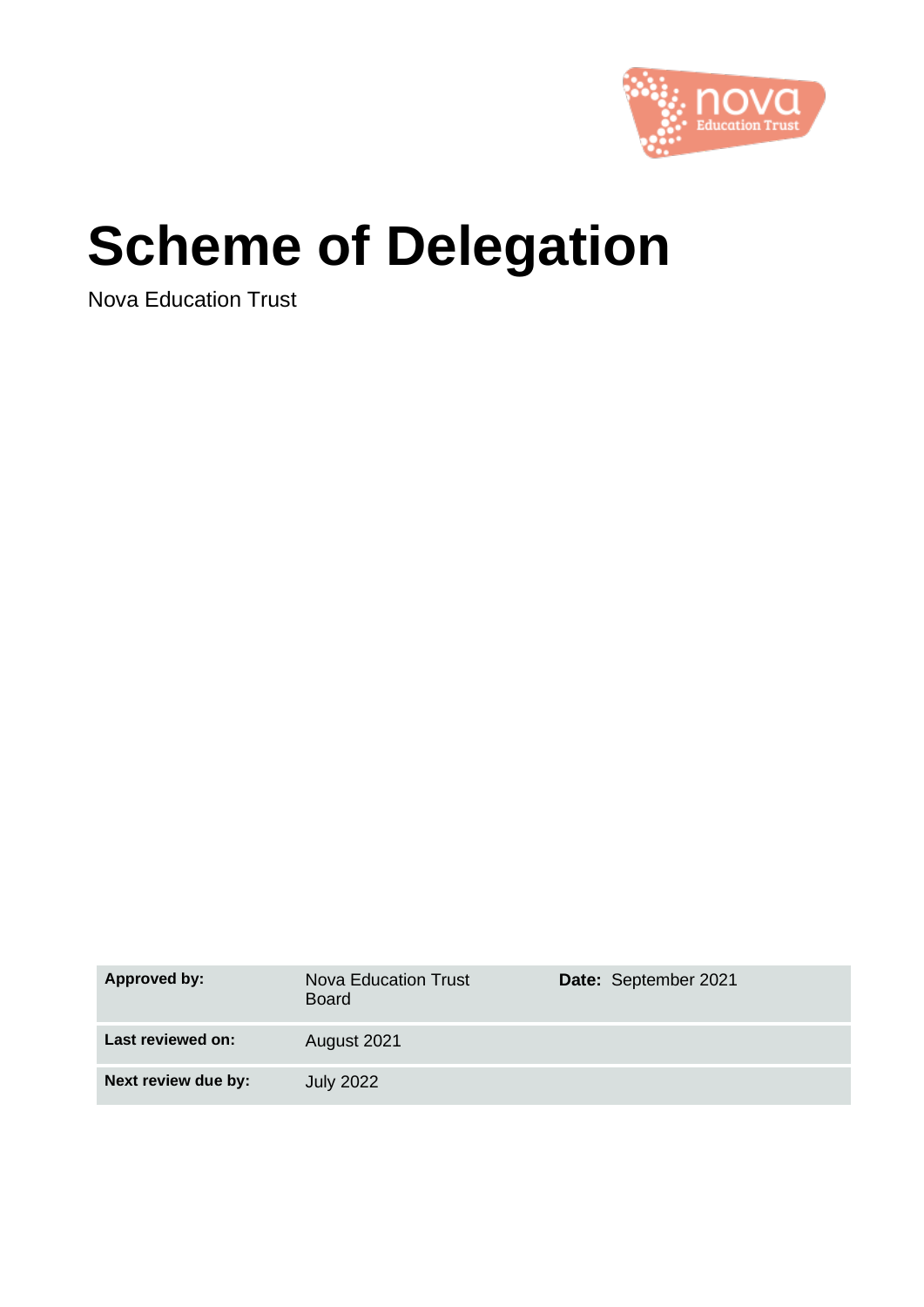## **The status of the scheme of delegation**

Nova Education Trust (NET) is accountable in law for all decisions about the Trust and its schools. It is vital to ensure there are systems in place so the Board is assured of the quality of education as well as the safety and good practice of activity within the Trust. However, this does not mean the Board is required to undertake all tasks or make all the decisions itself.

This Scheme of Delegation sets out the delegated functions within NET's governance structure. This document, together with the committee structure and Terms of Reference, will be reviewed at least annually by the Board.

The intention of this document is to:

- Set out delegations for specific areas of activity or decision making in a clear, usable format
- Provide clarity, consistency and avoid duplication or overlap in governance
- Seek to place governance decision making as close as possible to the point of impact.

NET's approach to governance allows it to adapt to the different needs of the schools. There may be circumstances when the Board will need to intervene and choose to withdraw specific delegated authorities although these are expected to be the exception rather than the rule. Possible examples where this may be required include, but are not limited to, significant concerns within a school which may relate to safeguarding, finance, educational performance or an adverse Ofsted inspection.

The delegations have been drafted informed by an assumption that functions will be carried out in line with the Trust's Articles, agreed Trust policies or approaches, as well as to meet all compliance requirements. In addition, where significant concerns or issues arise, and in line with Trust policies as well as regulators' requirements, it is recognised that these may be raised by exception with the Board or other Trust stakeholders.

## **Tiers of Governance**

NET has three clear layers of governance:

- 1. members
- 2. trustees
- 3. governors

#### **Members**

The Academies Financial Handbook and the Trust's Articles of Association, together with relevant legislation, contain key information on Members. Members are the custodians of governance, playing an 'eyes on, hands off' role. Members have specific roles which can include (subject to Trust documents and relevant legislation):

- Amending the articles of association
- Appointing or removing Members or trustees
- Appointing the Trust's auditors and receiving the audited annual accounts
- The power to change the Trust's name and, ultimately, wind it up.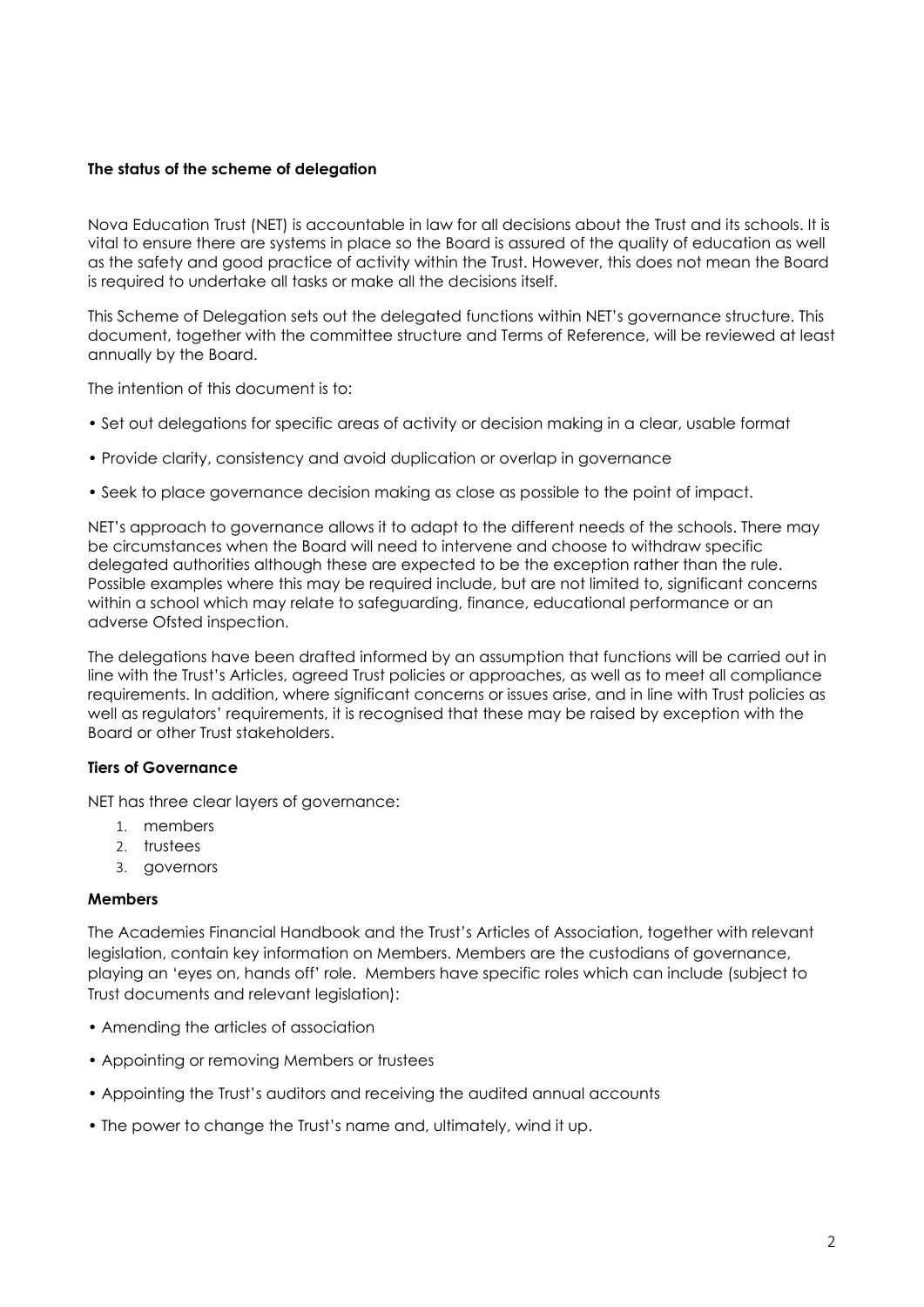## **Trustees**

The legal accountable body for NET is the board of Trustees. The Board is responsible to the Secretary of State for Education for the effectiveness of each of our schools. Members of the Board fulfil the duties of company directors, trustees and governors; they are referred to within Nova as trustees. It is recognised that, whilst the Board can choose to delegate some of its functions, it cannot delegate its responsibilities.

Nova Board has established one local governing committee for each school, with a key role to provide local input into school plans, budgets, community and stakeholder engagement, and review alignment with Nova strategy, approach, ethos and values. In addition, there is Education Committee, Strategic, Finance & Operations Committee, Audit Committee and Remuneration Committee. These Board sub-committees are well established and are used to review, scrutinise and discuss key areas to ensure the Board has sufficient understanding and oversight. Detailed committee roles are set out in the terms of reference.

The board of trustees appoint the chief executive (CEO), to whom it delegates responsibility for the conduct and performance of the trust, including the performance of the schools within the trust, and for its financial management.

Chair's Power to Act Appendix 1 to the SoD sets out the circumstances in which the Board of Trustees delegates to its Chair and to the Chairs of LGBs power to act on its behalf

## **Governors**

Being close to and representative of the community the school serves, the academy committees (LGBs) should be:

- the recipients of detailed information about how their schools are being managed
- tasked with scrutinising management information thus providing assurance to trustees that the school is:
	- o operating within the ethos and values of the trust and creating a positive climate for all stakeholders
	- o working within agreed policies
	- o meeting the agreed targets
	- o engaging with stakeholders
	- o acting as an ambassador for the school and trust
- the trust board should demonstrate the value they put on local governance by ensuring effective channels of communication between trustees and academy committees (LGBs), as well as providing specific training and development programmes for all involved in the governance of the trust.

## **The role of the chief executive**

- the trustees delegate the day-to-day management of the trust to the chief executive, line managing them in line with the trust's appraisal and performance management policies.
- the chief executive is also the accounting officer and so is not only responsible for the performance of the trust, as a whole, but has a personal responsibility to parliament for the regularity, propriety and value for money, and for assuring the board about compliance with the funding agreement and the Academies Financial Handbook.
- the chief executive will be responsible for the leadership and management of the central executive team and the schools' headteachers and will report to the trust board and its committees.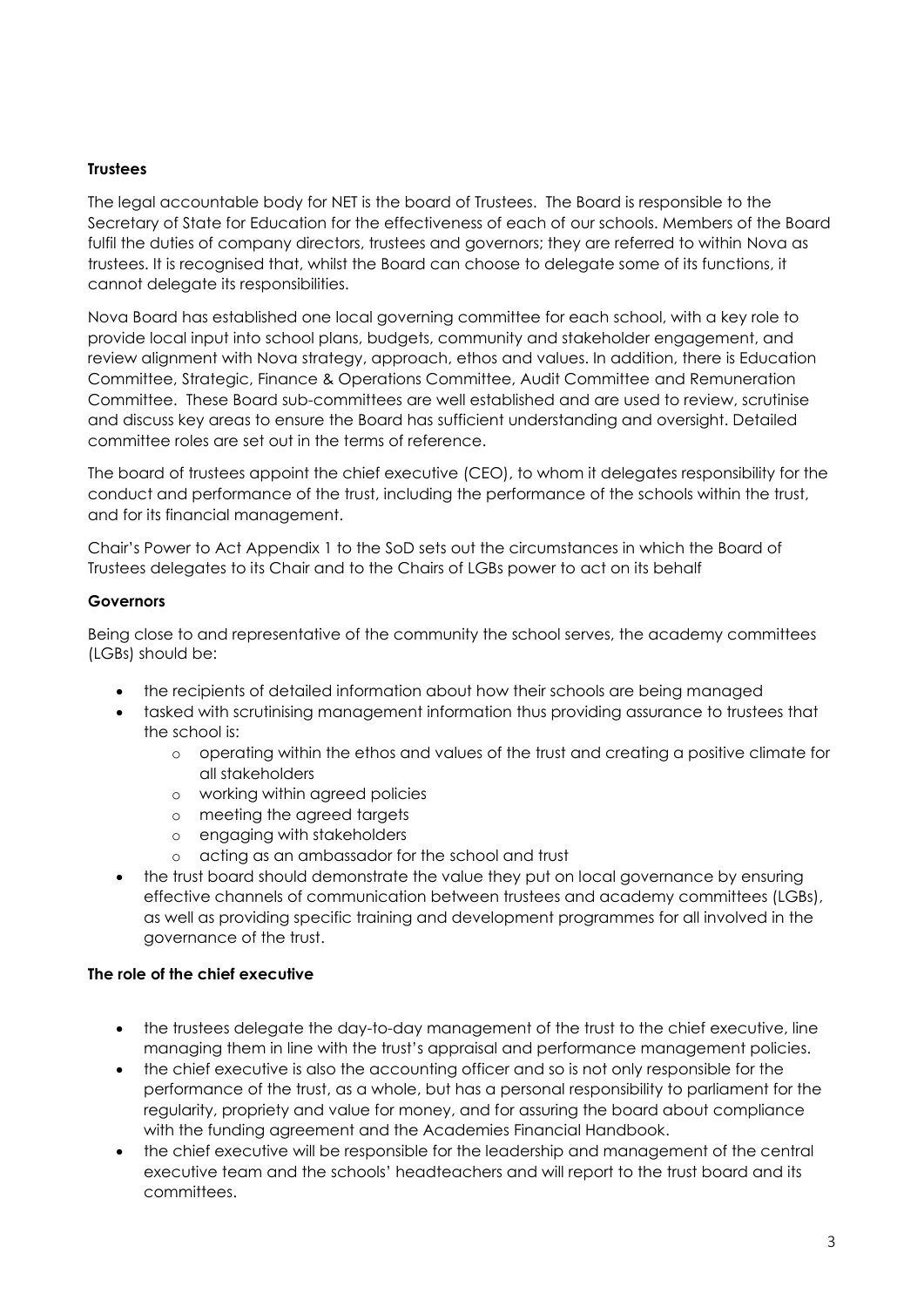## **The role of the central executive**

- The chief executive delegates the day-to-day management of the trust to the central executive, line managing them in line with the trust's appraisal and performance management policies.
- The executive are responsible for identified strategic strands delegated to them by the CEO.

## **The role of Heads of School**

- Heads of School have been delegated the day-to-day management of the trust's schools and are line managed in accordance with the trust's appraisal and performance management policies.
- Heads of School share information about how the trust is managing the school with the academy committee (LGB) so that committee members build an understanding about how the school operates and are enabled to monitor and scrutinise how key policies and improvement plans are working in practice.

This scheme of delegation follows the National Governance Association Model published in 2020.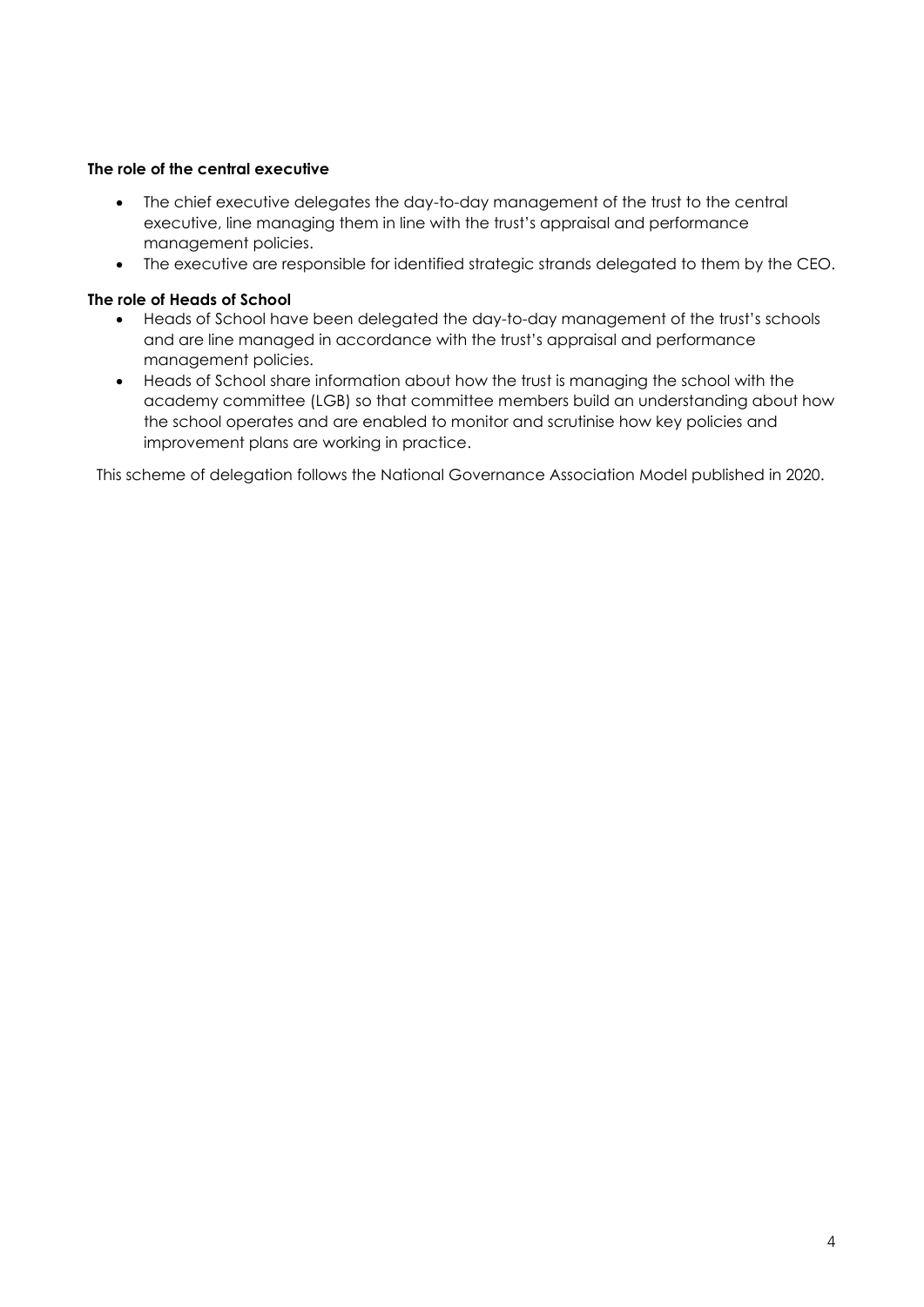## Delegation and decision making in an academy trust

| Reading the grid                                                                               |
|------------------------------------------------------------------------------------------------|
| $\checkmark$ - governance function and decision making is at this level                        |
| C - to be consulted prior to decision being made                                               |
| Note: Decisions delegated to the trust board may be delegated to a board committee but not the |
| CEO, academy committee or HT                                                                   |

| Governance function |                                                                              | <b>Members</b> | Trust board<br>/ board<br>committees | CEO/<br>accounting<br>officer | Academy<br>committees<br>(LGBs) | <b>HoS</b> |
|---------------------|------------------------------------------------------------------------------|----------------|--------------------------------------|-------------------------------|---------------------------------|------------|
|                     | Members: appoint/remove                                                      |                |                                      |                               |                                 |            |
|                     | Trustees: appoint/remove                                                     | $\checkmark$   | $\checkmark$                         |                               |                                 |            |
|                     | Parent trustees/parent academy committee (LGB) members: appoint when elected |                | $\checkmark$                         |                               | ✓                               |            |
| Governance          | Board committee chairs: appoint and remove                                   |                | $\checkmark$                         |                               |                                 |            |
| framework:          | Named safeguarding trustee: appoint and remove                               |                | $\checkmark$                         |                               |                                 |            |
| people              | Academy committee (LGB) chairs: appoint and remove                           |                | $\checkmark$                         |                               |                                 |            |
|                     | Academy committee (LGB) members: appoint and remove                          |                |                                      |                               |                                 |            |
|                     | Clerk to board: appoint and remove                                           |                |                                      |                               |                                 |            |
|                     | Clerk to academy committees (LGBs): appoint and remove                       |                |                                      |                               | ✓                               |            |
|                     | Articles of association: review and agree                                    | ✓              |                                      |                               |                                 |            |
|                     | Governance structure for the trust: establish and review annually            |                | $\checkmark$                         |                               |                                 |            |
| Governance          | Committee terms of reference and scheme of delegation: agree annually        |                | $\checkmark$                         |                               |                                 |            |
| framework:          | Annual schedule of governance business: agree                                |                | $\checkmark$                         |                               | ✓                               |            |
| systems and         | Self-review of trust board and committees: complete annually                 |                | $\checkmark$                         |                               |                                 |            |
| structures          | Self-review of academy committees (LGBs): complete annually                  |                |                                      |                               |                                 |            |
|                     | Chair's performance: carry out 360° review periodically                      |                | $\checkmark$                         |                               |                                 |            |
|                     | Trustee/academy committee (LGB) member contribution: review annually         |                |                                      |                               |                                 |            |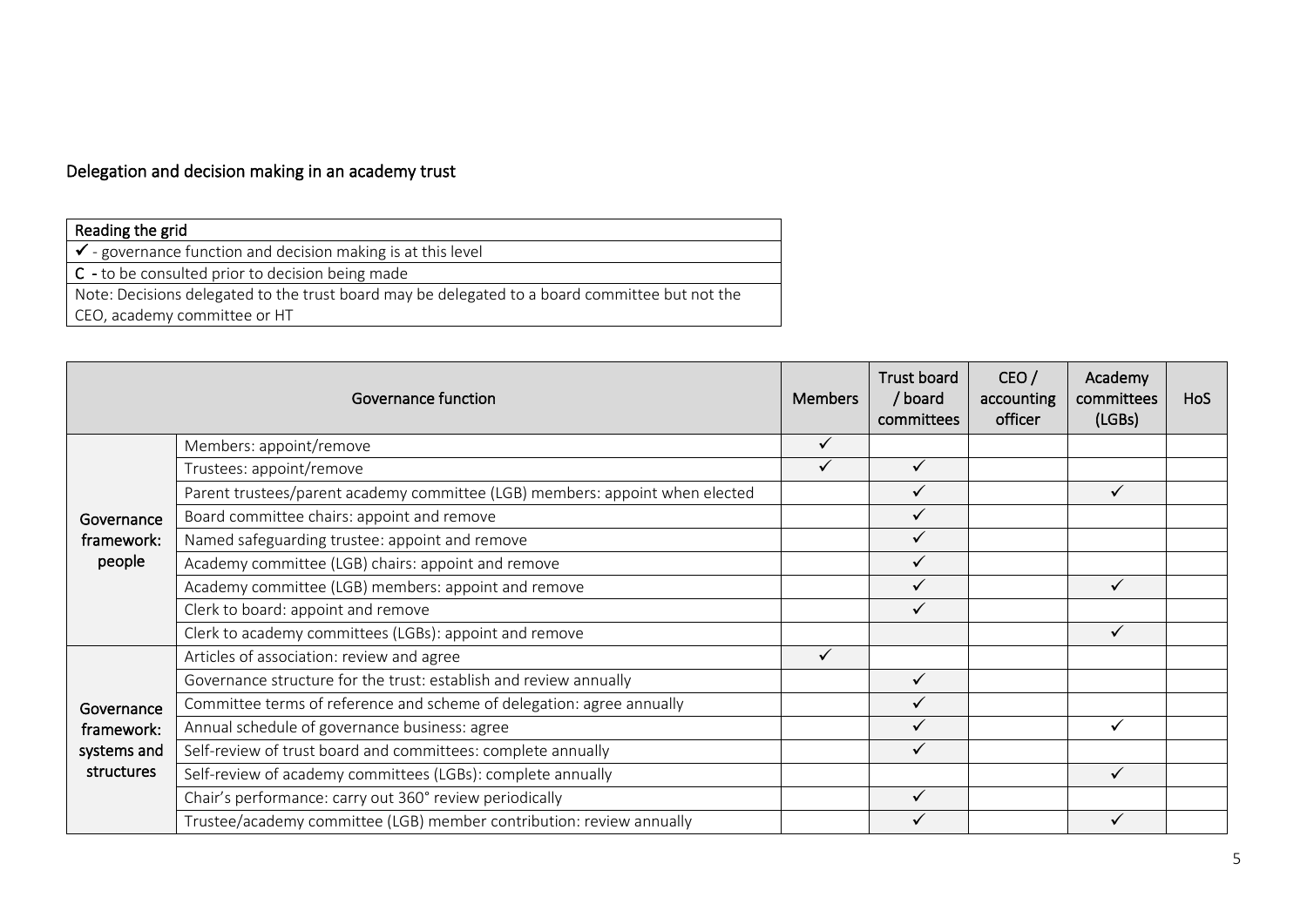|                       | Governance function                                                                                    | <b>Members</b> | <b>Trust board</b><br>/ board<br>committees | CEO/<br>accounting<br>officer | Academy<br>committees<br>(LGBs) | HoS          |
|-----------------------|--------------------------------------------------------------------------------------------------------|----------------|---------------------------------------------|-------------------------------|---------------------------------|--------------|
|                       | Publish governance arrangements on trust and schools' websites: ensure                                 |                |                                             | $\checkmark$                  |                                 |              |
|                       | Annual report on the performance of the trust: submit to members and publish                           |                | $\checkmark$                                |                               | $\mathsf{C}$                    |              |
| Governance            | Annual self-review/triannual external review of board effectiveness: submit to<br>members              |                | $\checkmark$                                |                               | $\mathsf C$                     |              |
| framework:            | Annual report and accounts including accounting policies, signed statement on                          |                |                                             |                               |                                 |              |
| reporting             | regularity, propriety and compliance, incorporating governance statement                               |                | ✓                                           |                               |                                 |              |
|                       | demonstrating value for money: submit to members and Companies House                                   |                |                                             |                               |                                 |              |
|                       | ESFA required reports and returns submit                                                               |                | $\checkmark$                                |                               |                                 |              |
|                       | Annual report work of academy committee (LGB): submit to trust and publish                             |                |                                             |                               | $\checkmark$                    |              |
|                       | Determine trust wide policies which reflect the trust's ethos and values: approve                      |                | $\checkmark$                                | C                             |                                 |              |
|                       | Determine school level protocols: approve                                                              |                |                                             |                               | $\checkmark$                    | $\mathsf{C}$ |
|                       | Management of risk: establish register, review and monitor                                             |                | $\checkmark$                                | С                             |                                 |              |
|                       | Engagement with stakeholders: ensure                                                                   |                | $\checkmark$                                | $\checkmark$                  | $\checkmark$                    | ✓            |
|                       | Determine trust's vision, strategy and key priorities: approve                                         |                | ✓                                           | С                             |                                 |              |
|                       | Determine schools' vision, strategy and key priorities: approve                                        |                |                                             | $\checkmark$                  |                                 |              |
| <b>Being</b>          | Chief executive officer: appoint and dismiss                                                           |                | $\checkmark$                                |                               |                                 |              |
| strategic             | Accounting officer: appoint and dismiss                                                                |                | $\checkmark$                                |                               |                                 |              |
|                       | HTs: appoint and dismiss                                                                               |                |                                             | $\checkmark$                  |                                 |              |
|                       | Budget plan to support delivery of trust key priorities: agree                                         |                | $\checkmark$                                | $\mathsf C$                   |                                 |              |
|                       | Budget plan to support delivery of schools' key priorities: agree                                      |                |                                             | $\overline{\checkmark}$       |                                 | $\mathsf{C}$ |
|                       | Trust's staffing structure: agree                                                                      |                | $\checkmark$                                | С                             |                                 |              |
|                       | Schools' staffing structure: agree                                                                     |                |                                             | $\checkmark$                  |                                 | $\mathsf{C}$ |
| Holding to<br>account | Ensuring compliance (e.g. safeguarding, H&S, employment): agree auditing and<br>reporting arrangements |                | ✓                                           | C                             |                                 |              |
|                       | Monitoring progress on key priorities: agree reporting arrangements                                    |                | $\checkmark$                                | C                             |                                 |              |
|                       | Performance management of the chief executive: undertake                                               |                | $\checkmark$                                |                               |                                 |              |
|                       | Performance management of HTs: undertake                                                               |                |                                             | ✓                             | $\mathsf{C}$                    |              |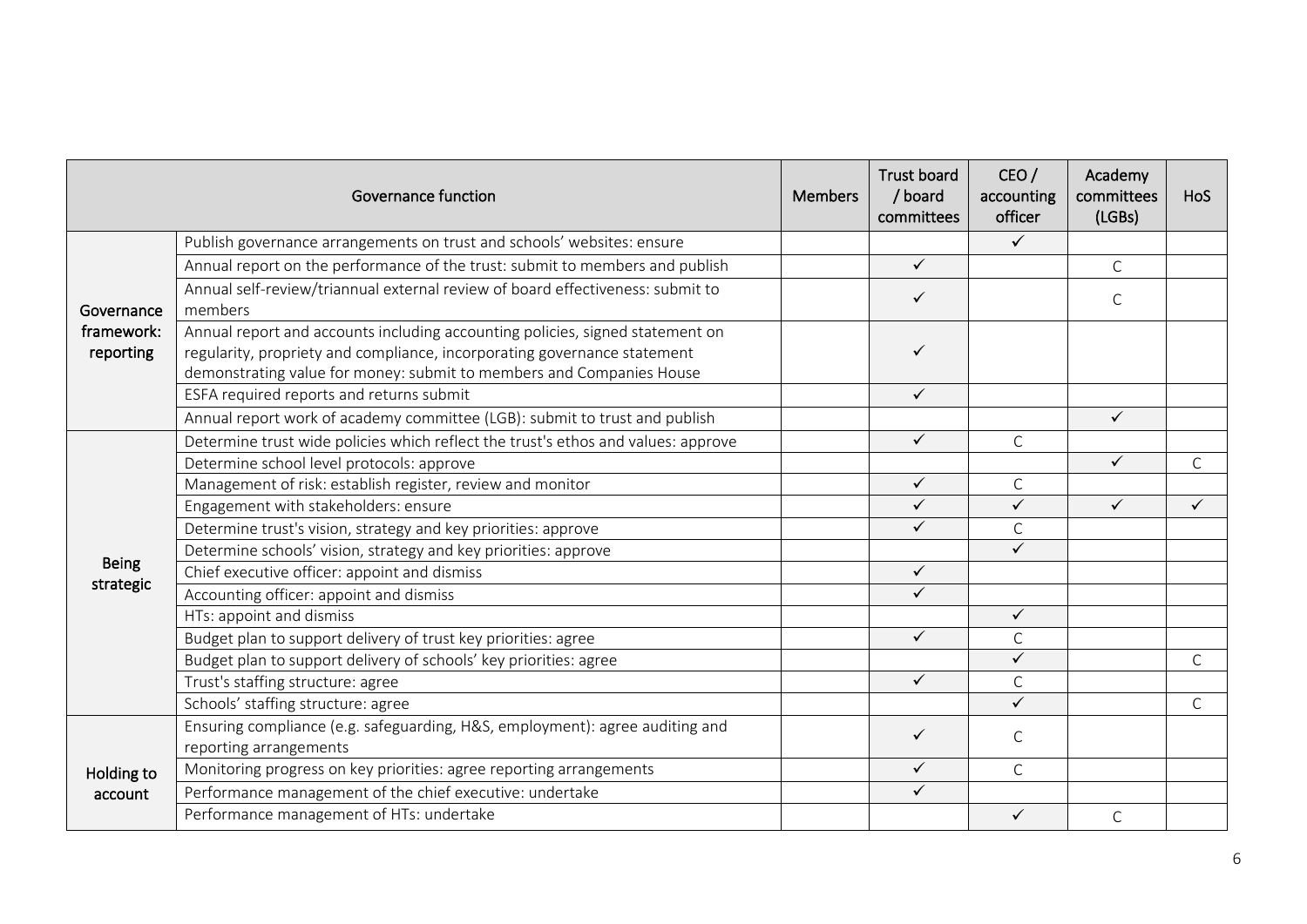|                        | Governance function                                                   | <b>Members</b> | <b>Trust board</b><br>/ board<br>committees | CEO/<br>accounting<br>officer | Academy<br>committees<br>(LGBs) | <b>HoS</b> |
|------------------------|-----------------------------------------------------------------------|----------------|---------------------------------------------|-------------------------------|---------------------------------|------------|
| Financial<br>oversight | External auditors: appoint                                            |                |                                             |                               |                                 |            |
|                        | Chief financial officer: appoint                                      |                |                                             |                               |                                 |            |
|                        | Trust's scheme of financial delegation: establish, monitor and review |                |                                             |                               |                                 |            |
|                        | External auditors' report: receive and respond                        |                | $\checkmark$                                |                               |                                 |            |
|                        | CEO pay award: agree                                                  |                |                                             |                               |                                 |            |
|                        | Executive pay award (salaries above £99K): agree                      |                |                                             |                               |                                 |            |
|                        | Headteachers' pay award: agree                                        |                |                                             |                               |                                 |            |
|                        | Staff appraisal procedure and pay progression: review and agree       |                |                                             |                               |                                 |            |
|                        | Benchmarking and trust wide value for money: ensure robustness        |                |                                             | $\checkmark$                  |                                 |            |
|                        | Monitoring budget: agree reporting                                    |                |                                             |                               |                                 |            |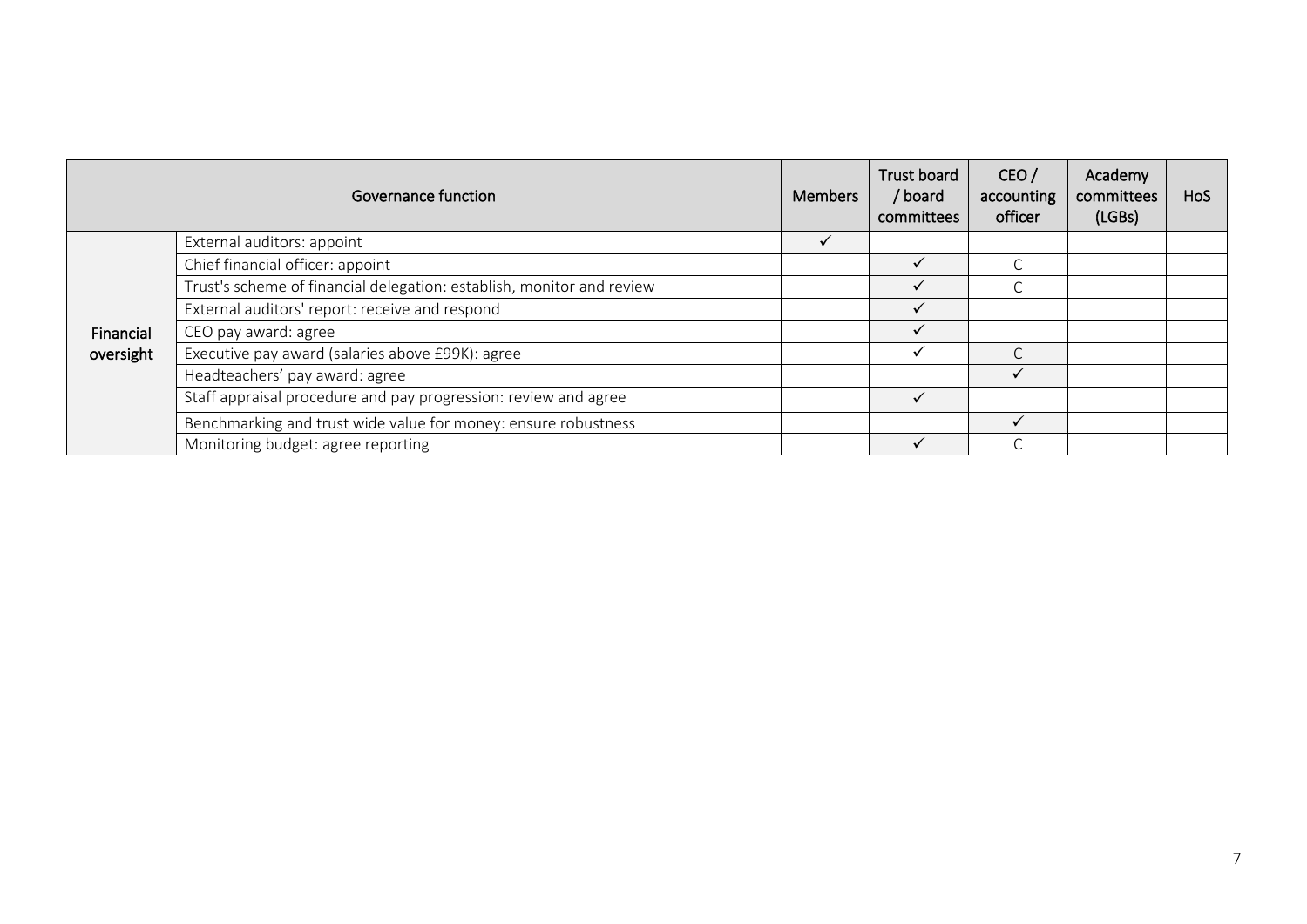## **Appendix 1 – Chair's Power to Act**

## **Purpose:**

This document sets out the circumstances in which Nova Education Trust (the Trust) Board of Trustees delegates to its Chair and to the Chairs of Local Governing Bodies power to act on its behalf.

## **Introduction:**

Chairs have no additional functions or responsibilities above any other Trustee or Governor and cannot act in isolation. However, Chairs are permitted to act in urgent situations, where a delay in taking action or making a decision would cause a serious, detrimental effect to the Trust or one of its' academies, a pupil, parent or member of staff – this is known as a Chair's Power to Act.

The Trust Board, its committees and Local Governing Bodies must conduct all their business and activity through their schedule of meetings and the various procedures which govern them, namely the Trust's Scheme of Delegation.

## **Context:**

The Trust's Articles of Association allows delegation as follows:

105. The Trustees may delegate any of their powers or functions (including the power to subdelegate) to any Trustee, committee (including any Local Governing Body), the Chief Executive Officer or any other holder of an executive office. Any such delegation shall be made in writing and subject to any conditions the Trustees may impose, and may be revoked or altered.

105A. A Trustee, committee (including any Local Governing Body), the Chief Executive Officer or any other holder of an executive office to whom a power or function of the Trustees is delegated under Article 105 may further sub-delegate those powers or functions (or any of them) to a further person. Where any power or function of the Trustees is sub-delegated by any person to whom it has been delegated, that person must inform the Trustees as soon as reasonably practicable which powers and functions have been further delegated and to whom, and any such sub-delegation shall be made subject to any conditions the Trustees may impose, and may be revoked or altered by the Trustees.

106. Where any power or function of the Trustees has been exercised by any committee (including any Local Governing Body), any Trustee, the Chief Executive Officer any other holder of an executive office, or a person to whom a power or function has been sub-delegated under Article 105A, that person or committee shall report to the Trustees in respect of any action taken or decision made with respect to the exercise of that power or function at the meeting of the Trustees immediately following the taking of the action or the making of the decision.

Trustees and governors should refer to the Trust's Scheme of Delegation to ascertain which functions have been delegated and to whom.

## **Circumstances where Chair's Power to Act may be used:**

There is no automatic right for anyone individually to perform any of the functions for which Trustees and Governors are responsible.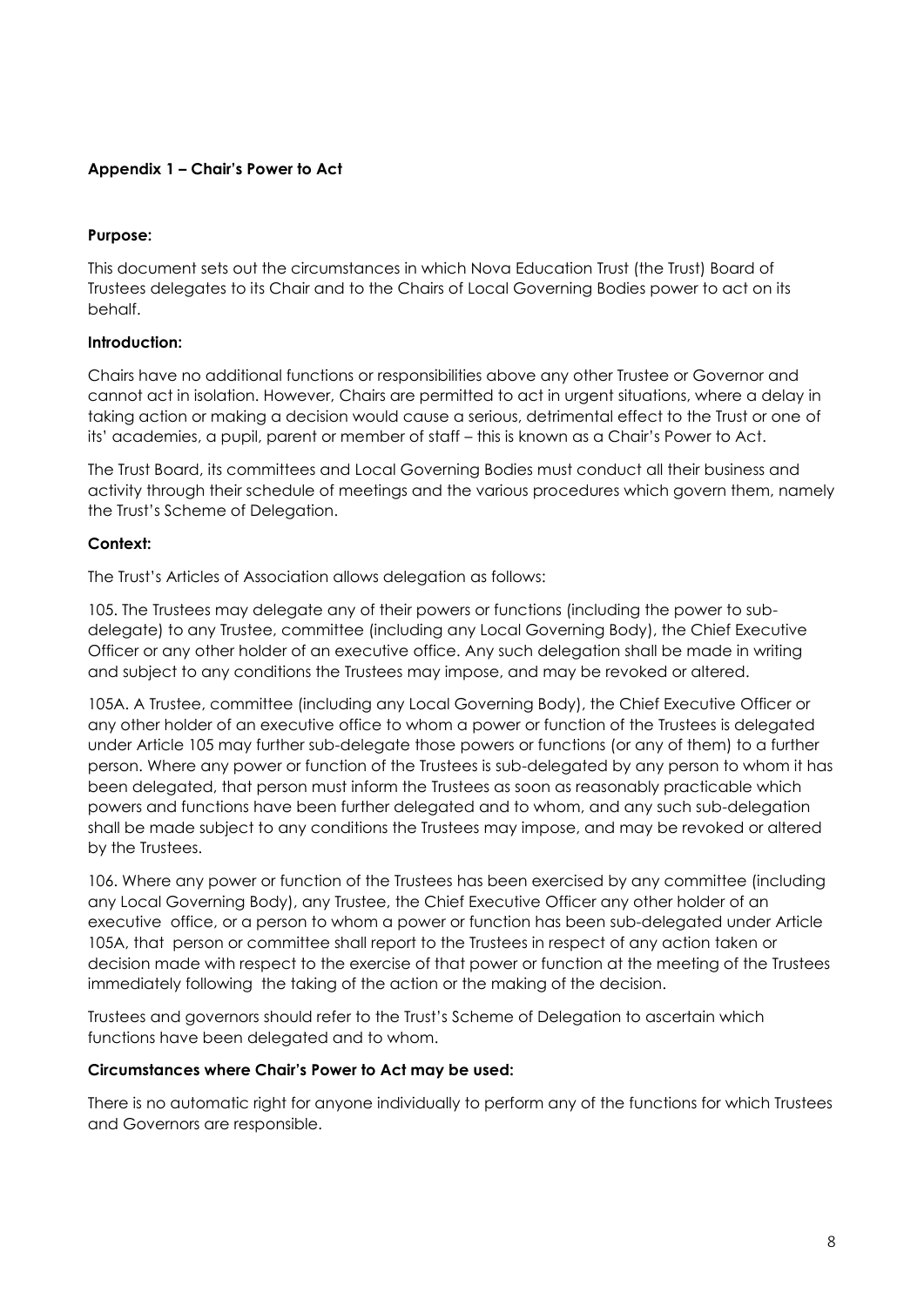Exceptional circumstances may arise when a delay in exercising a function of the Board or Local Governing Body is likely to be seriously detrimental to the interest of:

1. The Trust or one of its academies; or

- 2. A pupil (or their parents) at one of the Trust's academies; or
- 3. A person who works for the Trust or one of its' academies

In the circumstances outlined above, the Chair of the Board of Trustees or the Chair of the respective Local Governing Body (or, in the absence of the Chair, the Vice Chair) has the power to carry out the required functions. If a Chair takes action under any of these circumstances, he/she will first consult with the Executive Headteacher and also, if necessary/appropriate, seek the advice of the Chief Executive Officer.

Chair's emergency powers to act should on be used in rare and genuinely urgent situations. Chairs should resist the temptation to make decisions outside of Board or Local Governing Body meetings except in cases of real urgency.

Any actions taken under Chair's Emergency Power to Act must be reported to the Board/respective Local Governing Body at the first available opportunity. The form at Appendix 2 should be used to record the use of any actions.

## **Removal of Power to Act:**

The delegation of Power to Act will be removed from any Chair who abuses the delegation or fails to report any actions to the Board/Local Governing Body as soon as possible.

Review: The Board of Trustees will review the delegation of Chair's Emergency Power to Act annually.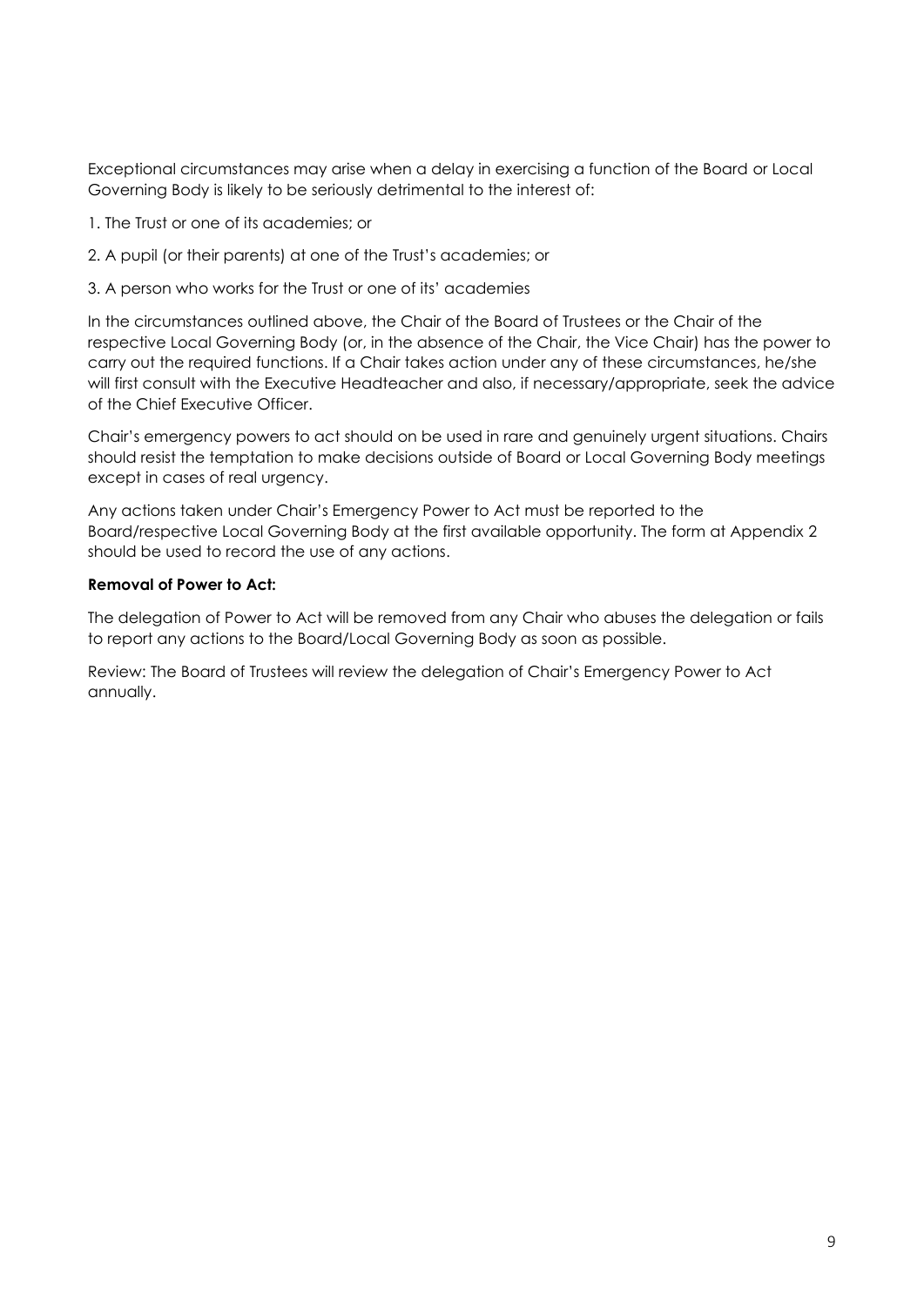## **Appendix 2 – Record of the use of Chair's Power to Act**

| Date power to act used                                       |  |
|--------------------------------------------------------------|--|
| <b>Trust Board/Local Governing Body</b>                      |  |
| <b>Name of Chair</b>                                         |  |
| <b>Name of Executive Headteacher</b>                         |  |
| Reasons for use of Power to Act                              |  |
| Date reported to Trust Board/Local Governing<br><b>Board</b> |  |
| Signed                                                       |  |
| <b>Name of Chair</b>                                         |  |